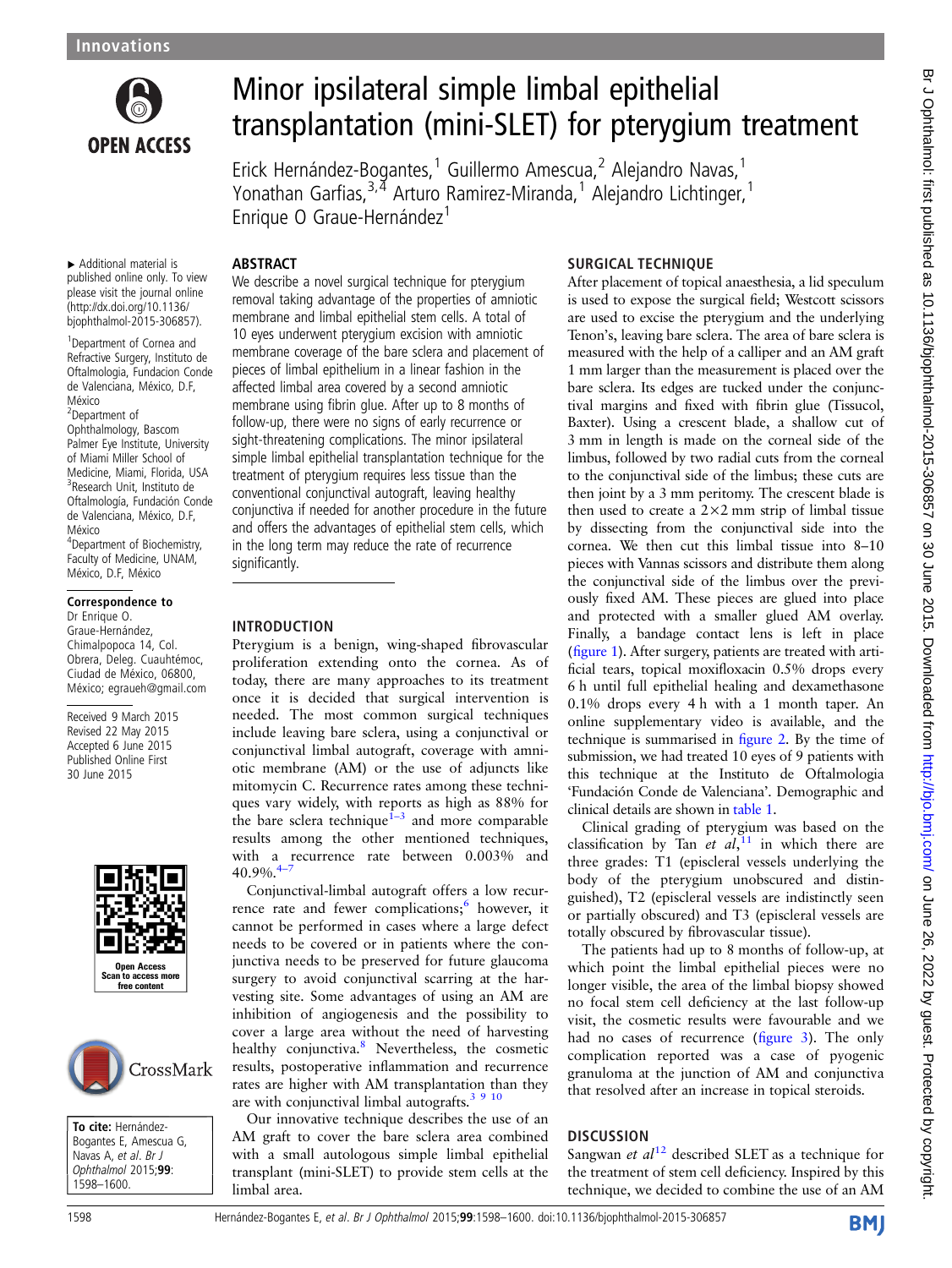<span id="page-1-0"></span>Figure 1 Intraoperative images of the minor ipsilateral simple limbal epithelial transplantation technique. (A) Notice the pieces of limbal epithelial cells mostly remaining in a linear fashion (arrowheads). (B) Area of the limbal biopsy at the time of the surgery.

E



Figure 2 (A) Nasal, temporal or bilateral pterygium are adequate candidates. (B) Resection of pterygium and excess of Tenon's with conventional techniques leaving bare sclera. (C) Placement of the first amniotic membrane. (D) Resection epithelial limbal stem cells graft of 2×2 mm. (E) Slicing of epithelial limbal strip into 8–10 pieces. (F) Alignment of small limbal pieces (arrowheads) close to the limbal area over the amniotic membrane. (G) Placement of a second amniotic membrane covering the small limbal transplants. (H) Placement of a soft contact lens.

graft, which serves as an ideal substrate to support the growth of epithelial progenitor cells  $^{13}$  <sup>14</sup> with a mini-SLET for pterygium in cases that are not good candidates for a conjunctival autograft. Based on the concept that there is a localised limbal stem cell dysfunction or deficiency at the limbal area<sup>15 16</sup> and the better outcomes reported with the use of conjunctival autografts compared with AM, we hypothesise that the addition of the stem cells contained in the mini-SLET pieces could reduce recurrence rates and, as a secondary result, improve the cosmetic outcomes.

Despite the fact that additional expenses of AM for patients with primary pterygium might not be justified, in patients with limited amounts of conjunctiva, the need of future surgeries such as glaucoma suspects or patients with previous multiple surgeries, the spending on mini-SLET technique could be acceptable. Surgeon experience influences outcomes and recurrence rate with auto conjunctival grafting.[17](#page-2-0) A simple technique as described here may help reduce learning curves and surgical skills needed to achieve success.

| <b>Patient</b> | Gender | Age | Eye           | Clinical grading | Site of pterygium | Recurrence | <b>Complications</b> |
|----------------|--------|-----|---------------|------------------|-------------------|------------|----------------------|
|                | Male   | 34  | <sub>OD</sub> | T <sub>2</sub>   | <b>Bilateral</b>  | None       | None                 |
| 2              | Male   | 82  | <sub>OD</sub> | T2               | Temporal          | None       | None                 |
| 3              | Female | 46  | <b>OS</b>     | T1               | Nasal             | None       | None                 |
| 4              | Female | 67  | <b>OS</b>     | T <sub>3</sub>   | Nasal             | None       | None                 |
| 5              | Male   | 57  | <b>OS</b>     | T <sub>2</sub>   | Nasal             | None       | Pyogenic granuloma   |
| 6              | Male   | 26  | <sub>OD</sub> | T <sub>3</sub>   | <b>Bilateral</b>  | None       | None                 |
|                | Female | 70  | <sub>OD</sub> | T2               | Nasal             | None       | None                 |
| 8              | Male   | 31  | <b>OS</b>     | T3               | <b>Nasal</b>      | None       | None                 |
| 9              | Male   | 49  | <b>OU</b>     | T <sub>3</sub>   | Nasal             | None       | None                 |

)D, right eye; OS, left eye; OU, both eyes; SLET, simple limbal epithelial transp